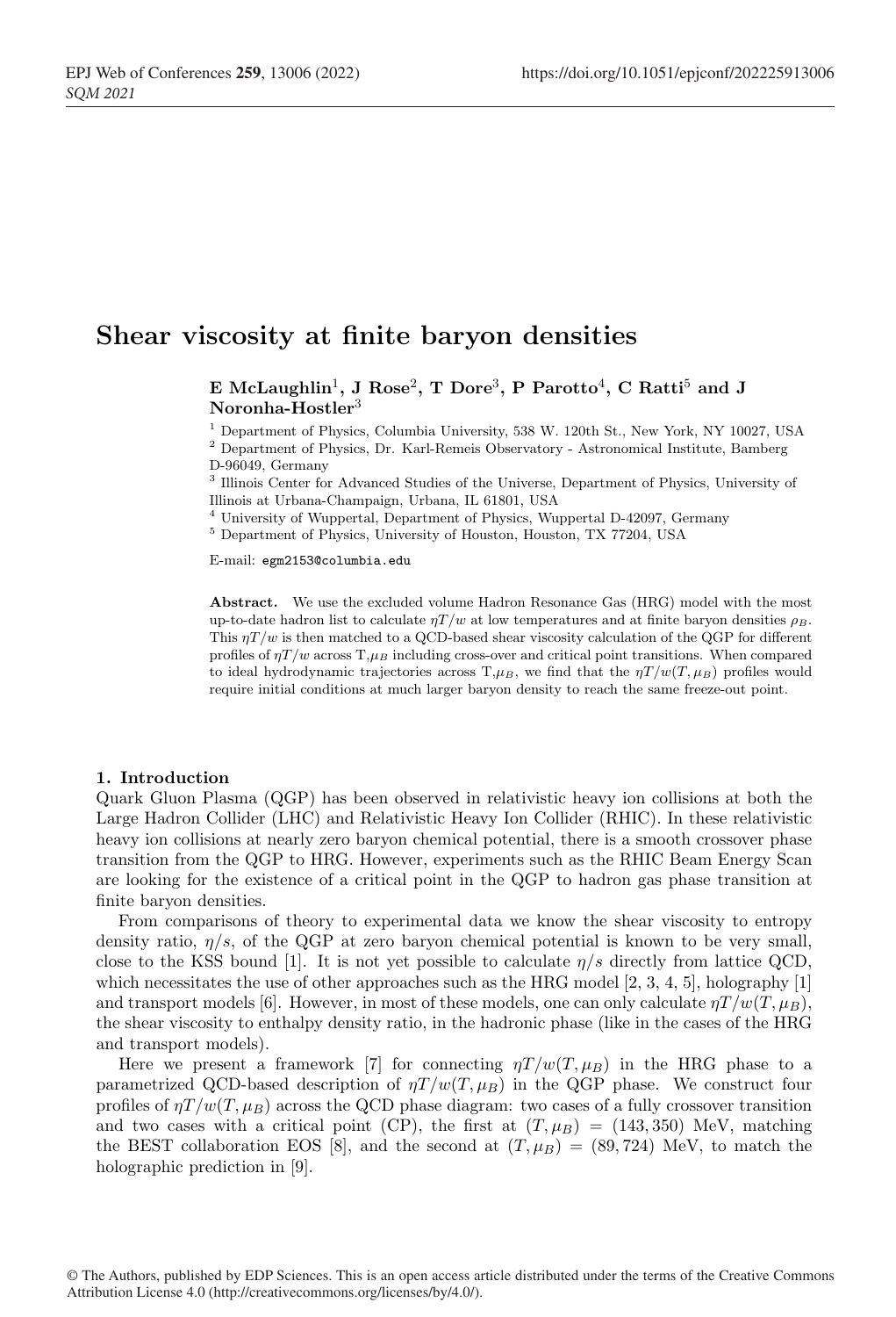## 2. Shear Viscosity in HRG Model

We use the HRG model with particles from the 2016 Particle Data Group  $(PDG16+)$  list  $[10]$ , where we take hadrons to be point like particles and can then calculate the total pressure of the system as:

$$
\frac{p(T, \mu_B, \mu_S, \mu_Q)}{T^4} = \sum_{i} (-1)^{B_i + 1} \frac{g_i}{2\pi^2} \int_0^\infty p^2 \ln\left[1 + (-1)^{B_i + 1} e^{-\frac{\sqrt{p^2 + m_i^2}}{T} + \tilde{\mu}_i}\right] dp \tag{1}
$$

To account for repulsive interactions in the hadron gas, we use the excluded volume approach, where we delegate a volume  $v$  to each hadron and then recalculate thermodynamic quantities taking into account this excluded volume. The shear viscosity of the HRG was then calculated at finite  $\mu_B$ 

$$
\eta^{HRG} = \frac{5}{64\sqrt{8}} \frac{1}{r^2} \frac{1}{n} \sum_{i} n_i \frac{\int_{0}^{\infty} p^3 e^{-\sqrt{p^2 + m_i^2}/T + \tilde{\mu}_i} dp}{\int_{0}^{\infty} p^2 e^{-\sqrt{p^2 + m_i^2}/T + \tilde{\mu}_i} dp}
$$
(2)

The  $\eta T/w(T,\mu_B)$  in the HRG phase is normalized to  $\eta/s = 0.08$  at  $\mu_B = 0$  and splined to a parametrized  $\eta/s(T)$  from [11] using a transition line across the  $(T,\mu_B)$  plane [12], the final results are shown in Fig. 1. In the smooth crossover transition we see a longer flat region



**Figure 1.** Temperature dependence of  $\eta T/w(T,\mu_B)$  for all 4 transition profiles along slices of constant  $\mu_B$ 

in  $\eta T/w$  that starts at around  $\mu_B = 0$  and becomes more pronounced as you move to higher  $\mu_B$ . The matching of the QGP to HRG occurs at a lower temperature leading to a stronger  $\mu_B$  dependence in the smooth crossover transition. In comparison, in the sharp crossover the HRG to QGP matching occurs at a much higher temperature leading to  $\eta T/w$  having a weaker  $\mu_B$  dependence So the shape and location in the T,  $\mu_B$  plane of the transition line from the deconfined to confined phase has a significant effect on how  $\eta T/w$  is dependent on  $\mu_B$ . For the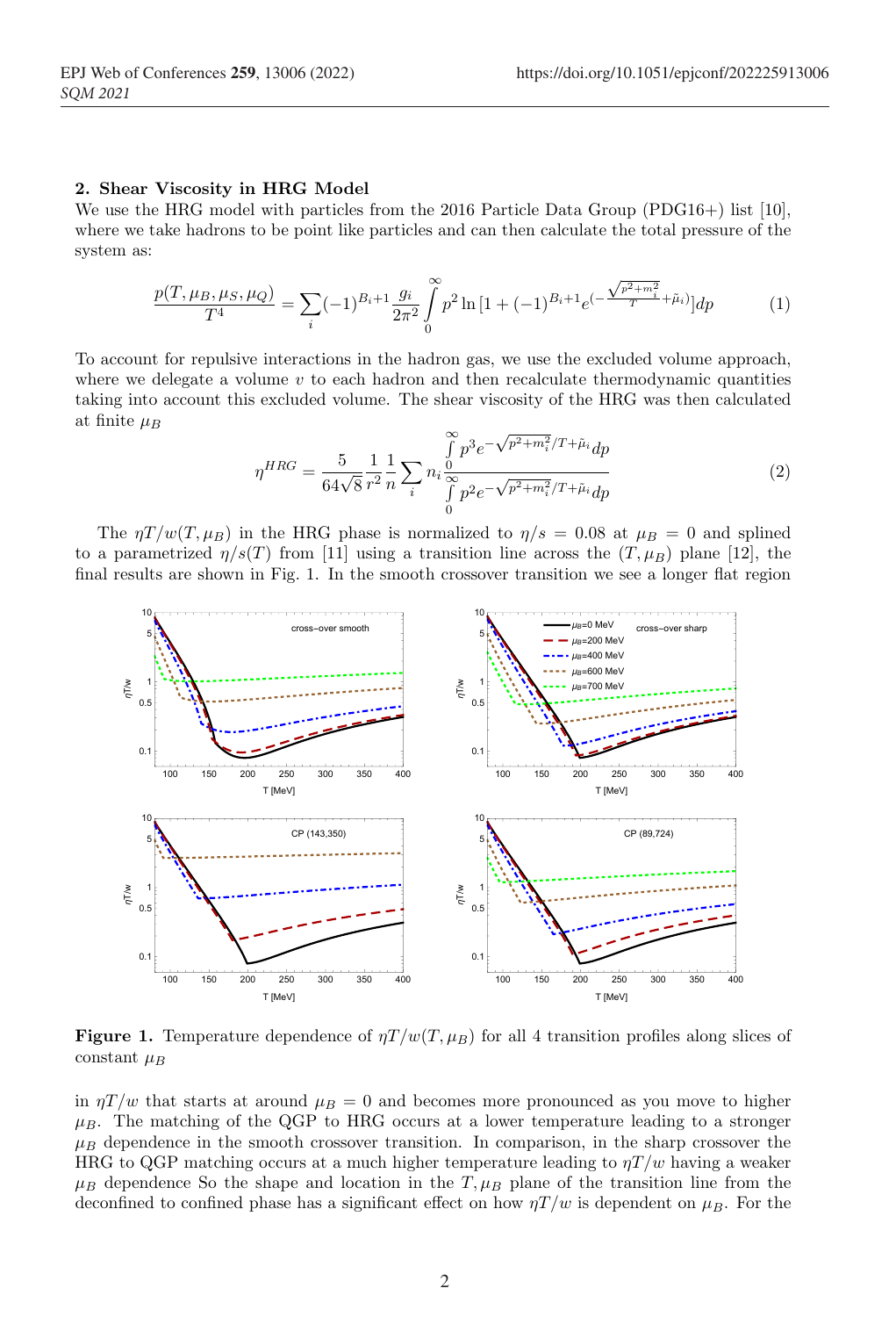CP (143, 350) MeV transition there is also a strong  $\mu_B$  dependence, since the critical point lies relatively close to  $\mu_B = 0$ , the transition line must fall steeply in temperature to pass through the critical point at  $(T, \mu_B) = (143, 350)$  MeV.

## 3. Fluctuating Hydrodynamics

Variations in temperature and baryon chemical potential values probed by events at a specific beam energy can be caused by event-by-event fluctuations of the initial conditions, local temperature variations of the QGP, and entropy production due to the presence of viscosity. Different rapidity cuts may be used as a tool to probe these variations in T and  $\mu_B$  throughout the collision space. Using the T and  $\mu_B$  dependence of a single hydrodynamic event modeling a Au-Au collision at 19.6 GeV from [13], we construct the trajectory of  $\eta T/w$  at central and forward space-time rapidity for three of our test cases, both crossover transitions and the (143, 350) MeV CP transition, as shown in Fig. 2 where the mean temperature and baryon chemical potential is shown in solid lines, while  $\eta T/w$  from T and  $\mu_B$  values  $\pm 1$  standard deviation from the mean are shown in dashed lines. In both the central and forward rapidity regions, the



**Figure 2.** Approximation of  $\eta T/w$  at central (left) and forward (right) rapidity probed within relativistic viscous hydrodynamics vs. time (using the  $(T, \mu_B)$ ) from a single hydrodynamic background from Ref. [13])

different profiles have similar minimum values for  $\eta T/w$ . This is most likely due to the fact that the average  $\mu_B$  values in these regions are still relatively small (∼200-300 MeV). At forward rapidity,  $\eta T/w$  at early times is slightly higher and has more variation in the  $\pm 1$  standard deviation range, so we expect that this region is not at large  $\mu_B$  but farther from equilibrium.

## 4. Influence on  $T - \mu_B$  trajectories

We present the trajectories for hydrodynamic runs following the setup in [14], beginning at T=500 MeV and various  $\mu_B$  to compare the effect of using  $\eta T/w(T,\mu_B)$  to ideal hydrodynamics (isentropic trajectory) or a constant value for  $\eta/s$ . Viscosity shifts to lower  $\mu_B$  at freeze out because viscosity produces entropy as the system expands and cools. At large  $\mu_B$  we see that the dependence of  $\eta T/w$  on T and  $\mu_B$  becomes more pronounced and the T,  $\mu_B$  trajectory deviates further from both ideal hydrodynamics and viscous hydrodynamics with a constant  $\eta/s$ , as shown in Fig. 3. In order to achieve the same freeze out conditions as the isentropic results, viscous hydrodynamic runs would need to have initial conditions that start at a higher  $\mu_B$ .

#### 5. Conclusions

We have produced a framework for creating a functional  $\eta T/w(T,\mu_B)$  that can be used an input into relativistic viscous hydrodynamic codes simulating HIC at low RHIC energies where finite